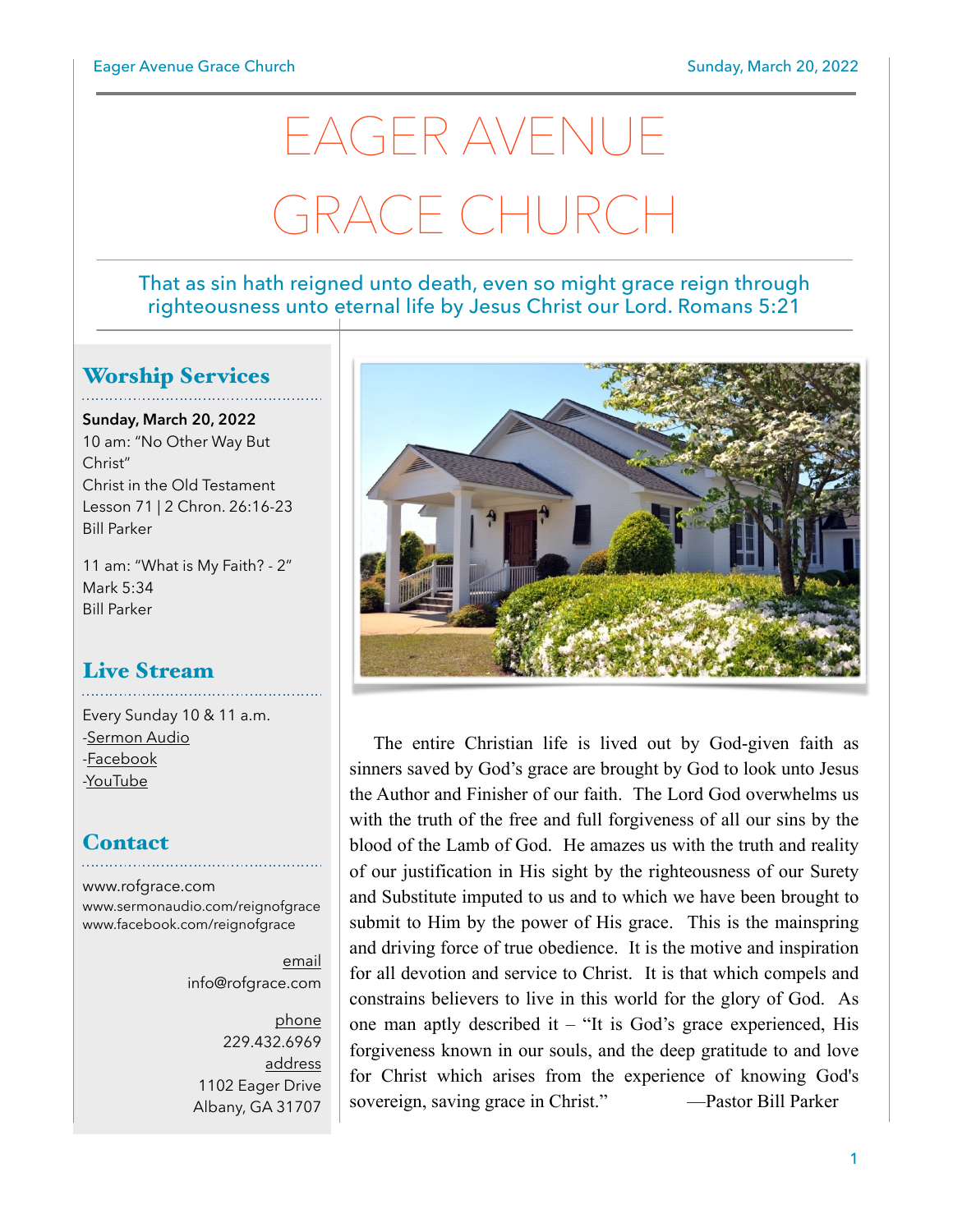*"Now THE JUST shall live BY FAITH: but if [any man] draw back, my soul shall have no pleasure in him. But we are not of them who draw back unto perdition; but of them that believe to the saving of the soul. NOW FAITH IS the substance of things hoped for, the evidence of things not seen. For BY IT the elders obtained a good report." (Heb.10:38—11:2)*

 Make sure and pay close attention to the order and context of these verses. The writer starts off by declaring – Now the RIGHTEOUS (which is the translation of original word "the just") shall live OUT OF faith." This is not an instruction or invitation for a sinner TO DO SOMETHING, namely "believe" in order to get saved. This is a declaration of HOW those who ARE JUSTIFIED through the blood and righteousness of Christ LIVE. This gives way to the only interpretation and understanding of *Hebrews11:1 - "Now FAITH is the substance of things hoped for, the evidence of things not seen."* "FAITH" here refers not to an act of man, but those PROMISES spoken and prophecied by God in the Old Testament, and those PROMISES recorded by those in time for the benefit and assurance of those who by God-given faith rely upon those PROMISES. The RIGHTEOUS LIVE BY THESE PROMISES! --- Pastor Richard Warmack

 What God imparts to the elect is the knowledge of an accomplished redemption in a complete Saviour. This is the gift of faith in the Gospel. What He does not impart is an alien righteousness, or the desire and motive to challenge Christ and His finished work. To assert, nurture, or foster an alien righteousness accompanied with or in addition to Christ's is to challenge Christ's glory and preeminence, and to declare disharmony and disunity in the purpose of the Trinity regarding the salvation of the elect. This is a denial of Christ, and a rejection of God's testimony and the standard of His righteousness revealed. Christ is either your Substitute or your enemy. —Copied

#### **Righteousness IMPUTED:**

 The righteousness that is declared by God in the person of Christ is that which He alone accomplished and that which is IMPUTED. A preacher, or anyone for that matter, who thinks that this is a minor doctrine is not of God.

-- Righteousness imputed means Christ is the doer and perfecter of it.

-- Righteousness imputed means God's justice fulfilled and wrath appeased (propitiated).

-- Righteousness imputed means the grounds to bestow eternal life and blessing have been met to God's satisfaction.

-- Righteousness imputed means that every jot and tittle of the Law has been honored on behalf of the elect.

-- Righteousness imputed means the glory of God is honored as all boasting is removed.

-- Righteousness imputed exalts the grace and mercy towards the redeemed.

-- Righteousness imputed means God stands as God … And it is free.

—Pastor James Guyo